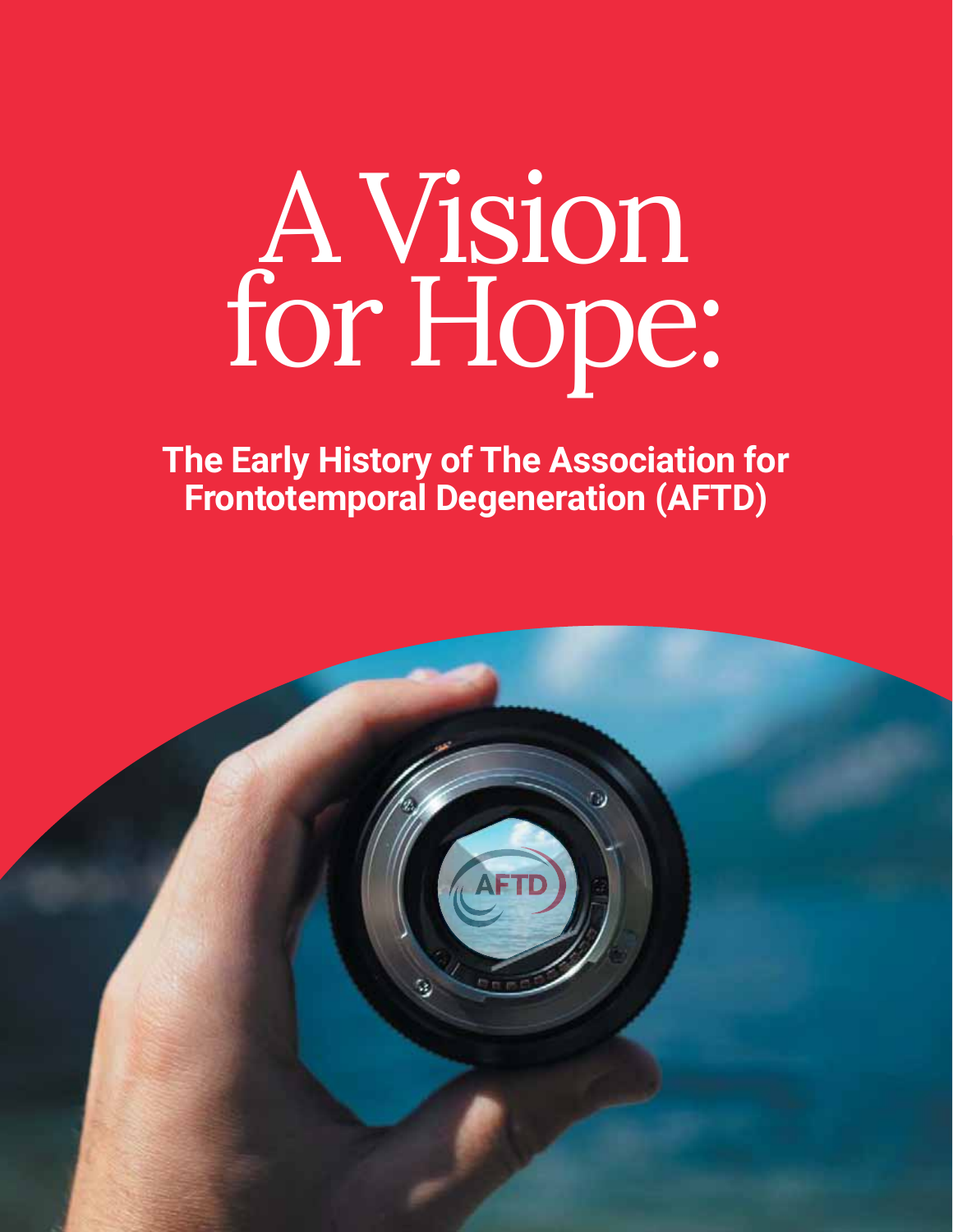### *Prologue*

# 1978

It's the late 1970s, and Helen-Ann Comstock has begun to notice concerning changes in her husband, Craig. It's 1978 – Craig is 44 – and Helen-Ann and her husband make an appointment with a neurologist near their home on the Monterey Peninsula, California. The neurologist suspects a brain tumor or a form of dementia, such as Alzheimer's disease.

"Frankly, before my husband got sick, I had never even heard of Alzheimer's," says Helen-Ann. "It just wasn't a word that people knew or understood." The Alzheimer's Association wouldn't be founded until 1980.

Helen-Ann struggles to find information and resources. Her area's main library contains no books about Alzheimer's, and the most she can locate are two sentences in the Encyclopedia Britannica.

Although Craig is unconcerned, Helen-Ann wants a second opinion. Craig eventually receives a diagnosis of Alzheimer's from a neurologist at a major university hospital. Helen-Ann is told that there is no cure, no medicine that can be prescribed and nothing that can be done. Craig's neurologist only advises Helen-Ann to take him home and "accept a change in lifestyle."

The news is jarring, but another doctor on the neurologist's team also mentions the possibility of Pick's disease. He knows that Craig, a math professor with a PhD from Harvard University, is due to spend a sabbatical at an institute in Switzerland, and he recommends a doctor there who specializes in the condition.

Despite Craig's condition, arrangements have already been made for his Swiss sabbatical, and the entire Comstock family is looking forward to it. Helen-Ann



contacts the institute in Switzerland where Craig has been invited to spend his sabbatical and informs them of these developments. The institute remains willing to give Craig's sabbatical a try. "I don't think they understood much more about this disease than I did," says Helen-Ann. But in the moment, she's relieved and thankful for their support.

Within a few weeks of the family's arrival in Switzerland, it becomes apparent that Craig cannot keep up with his work. Helen-Ann contacts the Swiss doctor that their California neurologist had recommended, and he agrees to examine Craig. After interviewing and testing him every morning for five consecutive days, the doctor informs Helen-Ann that he believed Craig had Pick's disease – or what would today more commonly be referred to as FTD.

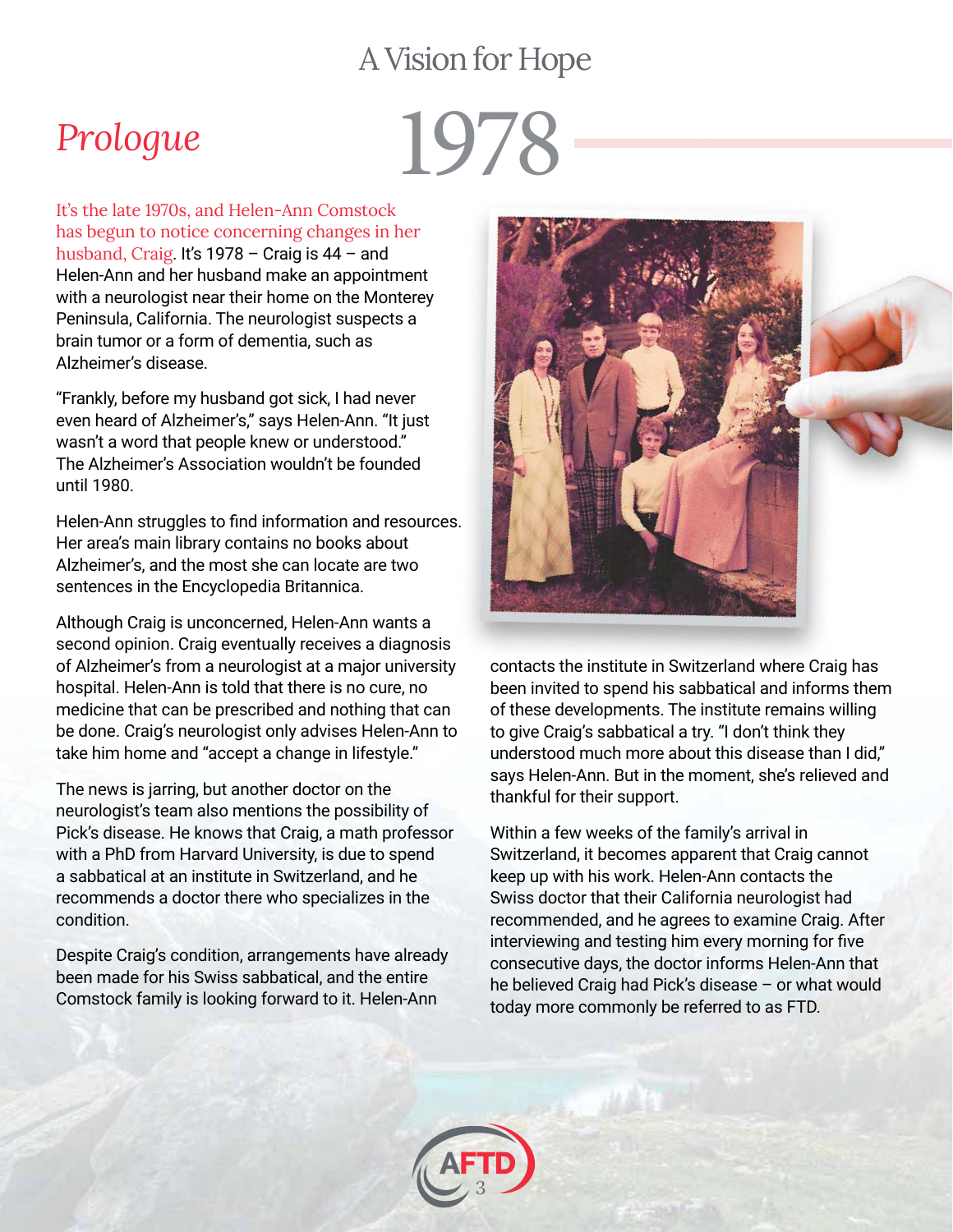#### **What is FTD?**

Frontotemporal degeneration (FTD) is the most common dementia for people under 60. FTD results in progressive damage to the temporal and/or frontal lobes of the brain. It causes a group of brain disorders that share many clinical features. It is also referred to as frontotemporal dementia, frontotemporal lobar degeneration (FTLD), and Pick's disease.

FTD differs from Alzheimer's disease in three important ways:

- It is relatively rare (approximately 60,000 people in the US, vs. more than 5 million).
- It brings a gradual, progressive decline in behavior and/or language, with memory usually relatively preserved.
- FTD occurs earlier in life, and is the most common dementia for people under 60. Onset has been seen as early as 21 years and as late as 80 years. Roughly 60% of cases occur in people aged 45-64 years (Knopman, 2011). FTD can affect work and family in profound and devastating ways.

While the specific symptoms and the specific progression vary for each individual, FTD is marked by an inevitable deterioration in functioning. The length of progression varies from 2 years to more than 20 years, with a mean course o<sup>f</sup> 7-13 years from the onset of symptoms (Onyike and Diehl-Schmid, 2013). FTD predisposes individuals affected to serious complications such as pneumonia, infection, or injury from a fall. Pneumonia is the most common cause of death.

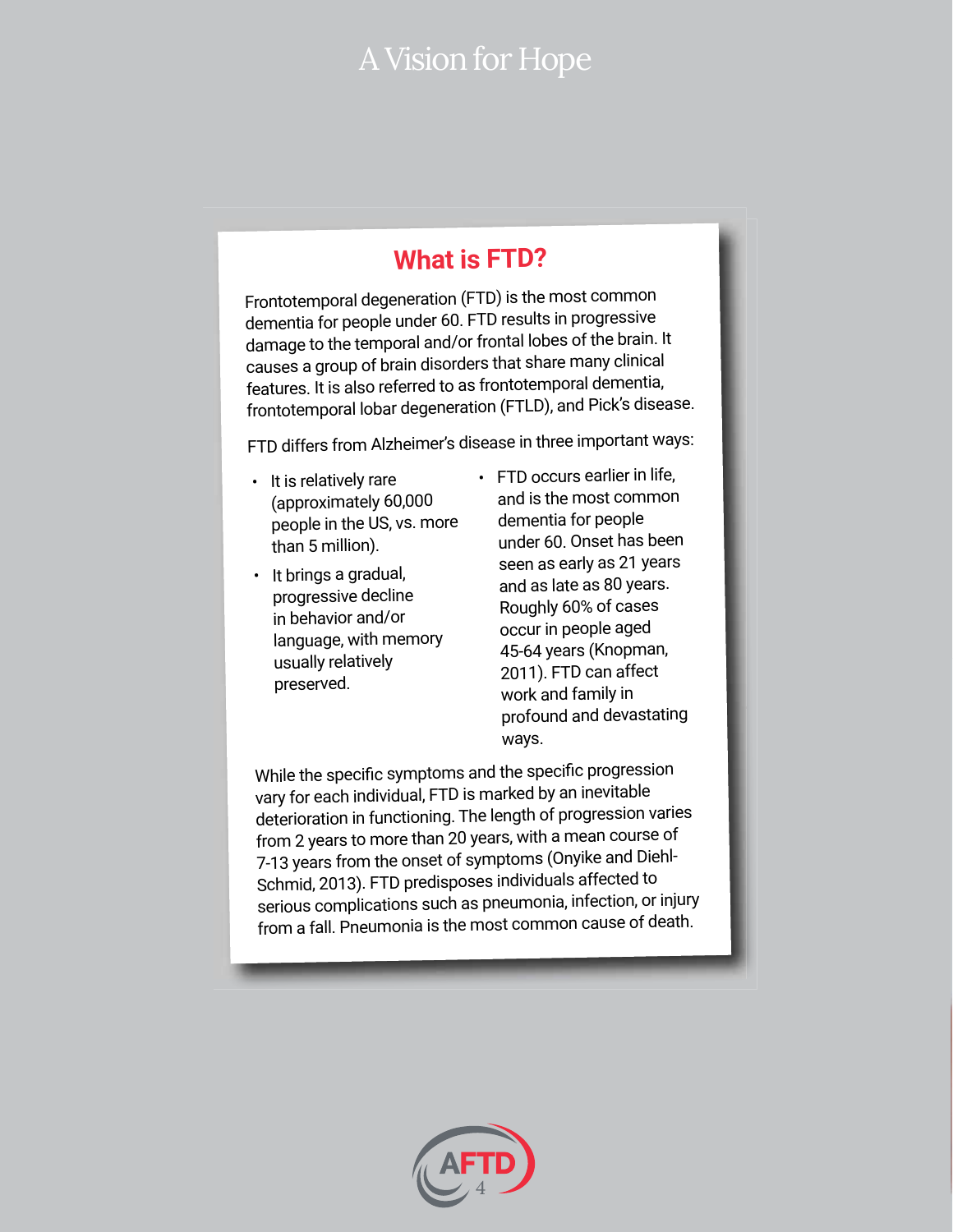# 1978–1985

### Finding Help

After the family's return to the US, Craig retired from his teaching position. The Comstock family's income declined significantly, down to one-third of what it had been previously. The couple had two children in college and one in high school. Craig now required fulltime supervision.

Helen-Ann explored care options, and read about the author Roald Dahl's care for his wife, Patricia Neal, after she had suffered a major stroke. "Though I knew that the situations were different, I thought I could do something similar for my husband," she remembers.

Helen-Ann recruited 25 friends, along with a speech therapist, to help with Craig's care. Each friend spent an hour each week completing brain-stimulating tasks with Craig. A host of activities, from running errands and solving math puzzles to regular bike rides, helped keep Craig mentally and physically active.

Unfortunately, his attention span dramatically decreased over six months. Craig could still complete simple tasks, and some friends still took him for

walks or on errands. Surprisingly, he could still play a somewhat complicated math game with one of his former university colleagues. "But we had to abandon most of my ideas to help him, because it was getting to be just too hard for him and for the volunteers," said Helen-Ann.

The family needed a change. Although friends in California had been marvelously helpful and supportive, Helen-Ann decided to move Craig and their children to the Philadelphia area, where their extended families lived.

Craig's decline continued following their move to the East Coast, reaching a point where he could no longer speak, feed himself or control his bodily functions.

"It was sad to see someone so bright and able continue to decline," Helen-Ann recalls today. "There was nothing we could do to stop it."

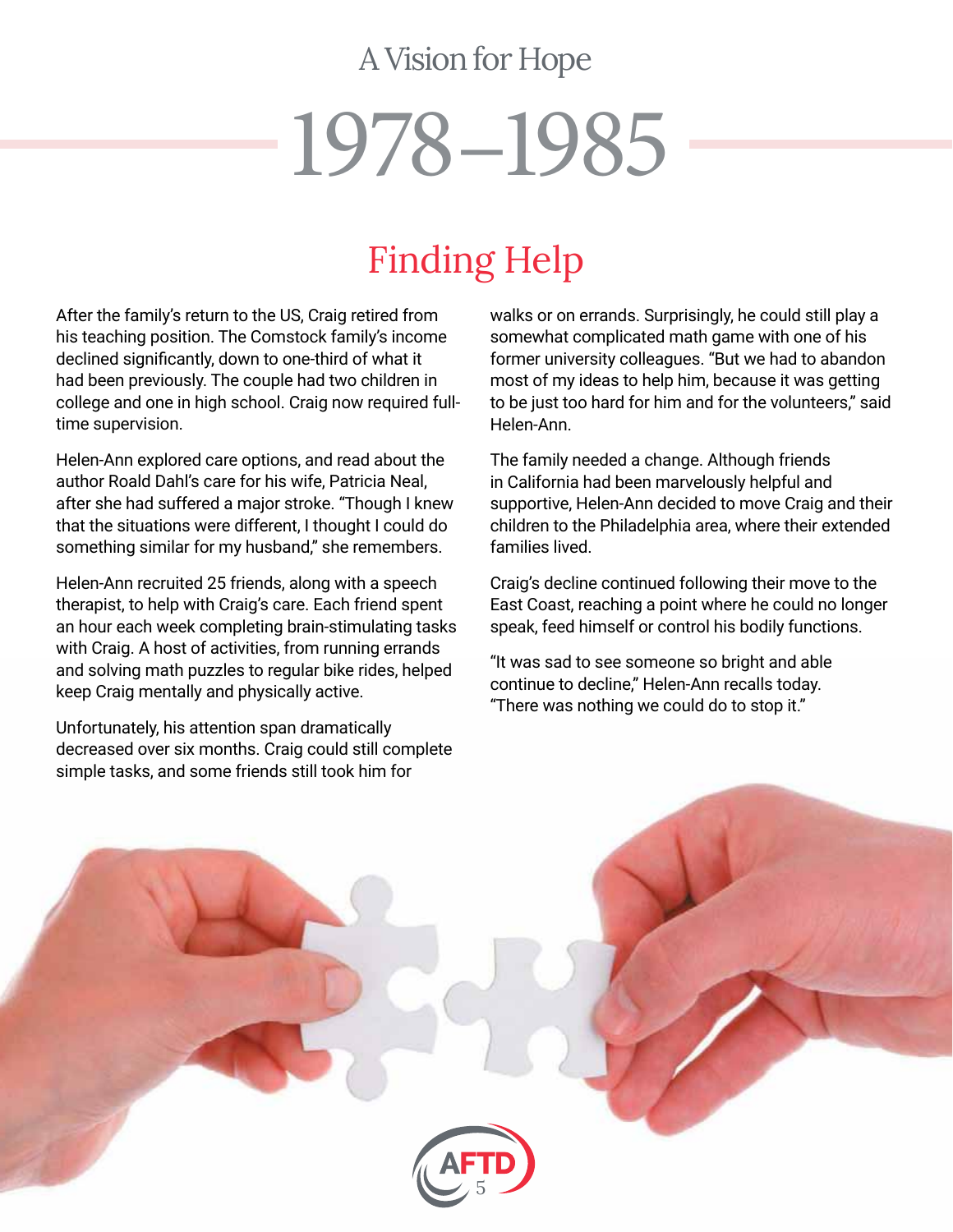## 1985–19



### "My Lifeline"

Craig's death at 50 didn't deter Helen-Ann from fighting for greater awareness of FTD. She began working for the Alzheimer's Association, becoming the Executive Director of the Southeastern Pennsylvania chapter (now known as the organization's Delaware Valley Chapter).

With the support of Dr. Murray Grossman, a neurologist from the University of Pennsylvania, Helen-Ann started a support group for Pick's disease. Dr. Grossman arranged a space for the group to meet at one of UPenn's buildings in Radnor, PA.

Lisa Radin, who was to become a founding member of AFTD's Board of Directors, fondly remembers:

"I met Helen-Ann when I was searching for a support group. The FTD support group she started was my lifeline to help me cope with the difficult journey I had as a caregiver for my husband, who was diagnosed with FTD at 55."

Founding a support group built momentum for what would ultimately lead to the organization's founding. In the late 1990s, the support group began discussing the idea of holding a conference for Pick's disease. Members Constance "Fytie" Drayton and Joyce Shenian helped Helen-Ann with planning; Lisa Radin served as coordinator.

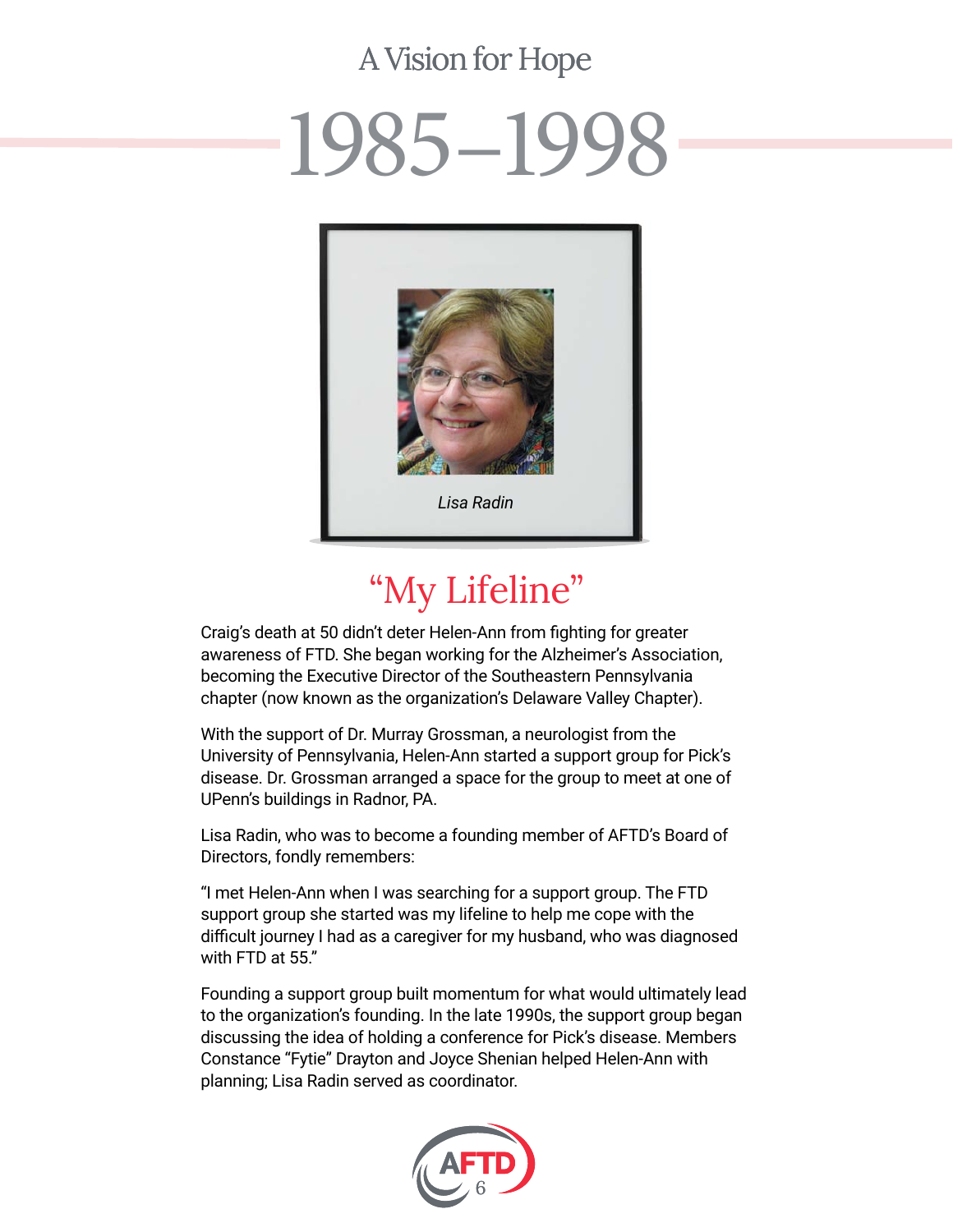# 1999

### First U.S. Conference

The first Pick's Disease Conference in the United States was held in May 1999 in Philadelphia, made possible by support from the National Institutes of Health (NIH), corporate donors, the Southeastern Pennsylvania Chapter of the Alzheimer's Association and contributions from a number of families.

Martin Rossor, MA, MD, FRCP, a British neurologist from the Institute of Neurology, London, was invited as keynote speaker. Under Dr. Rossor's direction, the Pick's Disease Support Group (PDSG) had been established in London, England. The PDSG newsletter was the only publication about Pick's disease available at that time, and it was widely read by members of Helen-Ann's support group.

The 1999 Pick's Disease Conference represented the first attempt to create national awareness for Pick's disease and FTD across the United States. Lisa Radin, the conference's coordinator, recalls that the event met with great success, and strong interest from both researchers and caregivers. It fostered growing collaboration between scientists worldwide, and drew new attention from the National Institutes of Health (NIH).

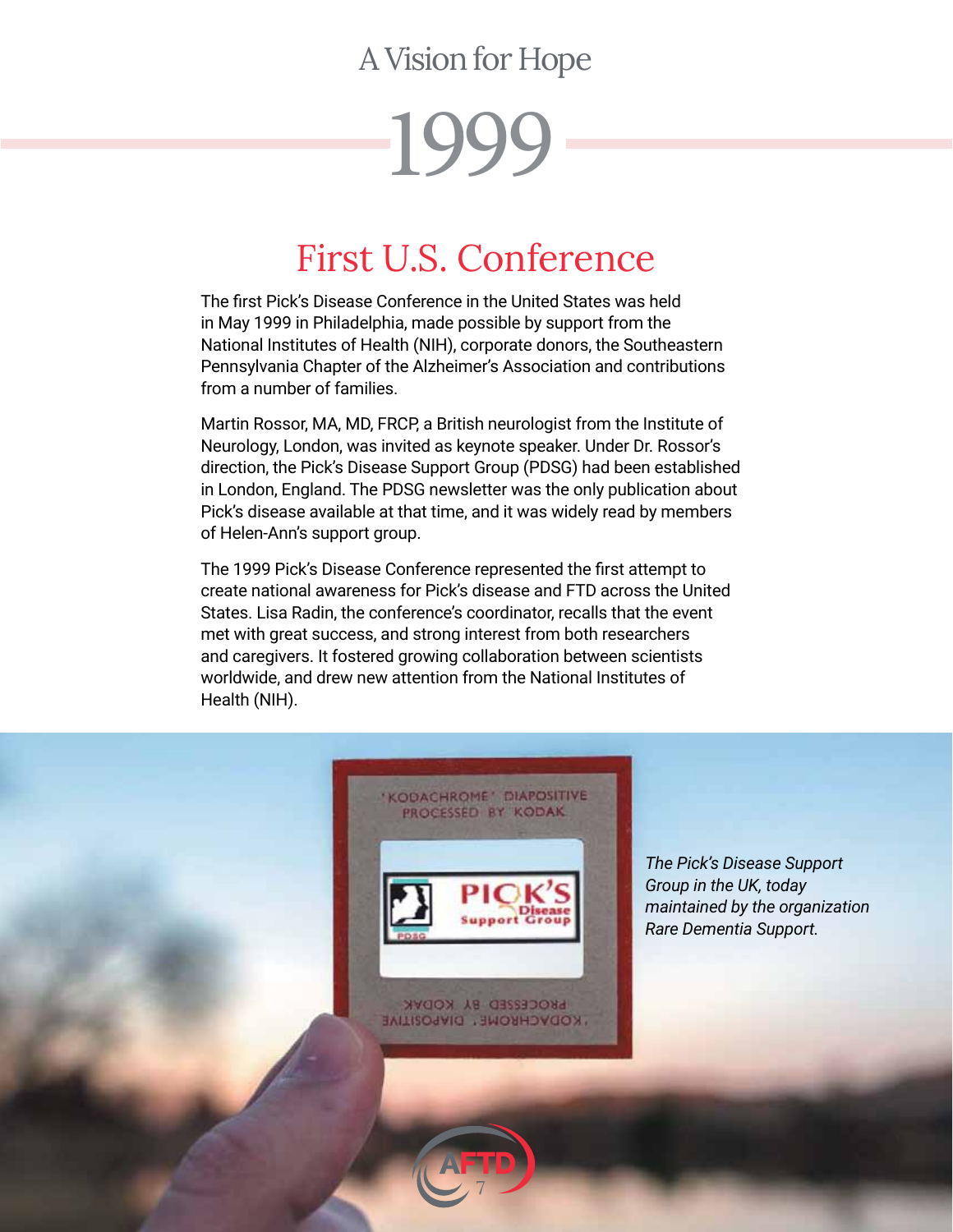# 2000–2001

### An Organization Takes Shape

One year after the 1999 Pick's Disease Conference, a Consensus Criteria meeting for FTD was held at NIH in Washington, DC, co-sponsored by NIH and the Southeastern Pennsylvania chapter of the Alzheimer's Association. The objective: to agree on new diagnostic criteria for Pick's disease and FTD. During this time, Helen-Ann met with Dr. Jordan Grafman at NIH, who informed her that there had been some interest in creating more awareness for FTD through the establishment of a national organization.

He suggested that she found one.

Notes

In April 2001, following the Alzheimer's Association's Public Policy Conference in Washington, DC, Helen-Ann met with John Trojanowski, MD, PhD; Virginia M.-Y. Lee, PhD; and Murray Grossman, MD, EdD, all of the University of Pennsylvania. Momentum gathered for launching a national organization for Pick's Disease and FTD.

After retiring from the Alzheimer's Association, Helen-Ann again met with Dr. Grafman, to discuss NIH funding for FTD research, FTD patient advocacy and the future of FTD awareness. Dr. Grafman and Helen-Ann also discussed the creation of a national FTD organization.

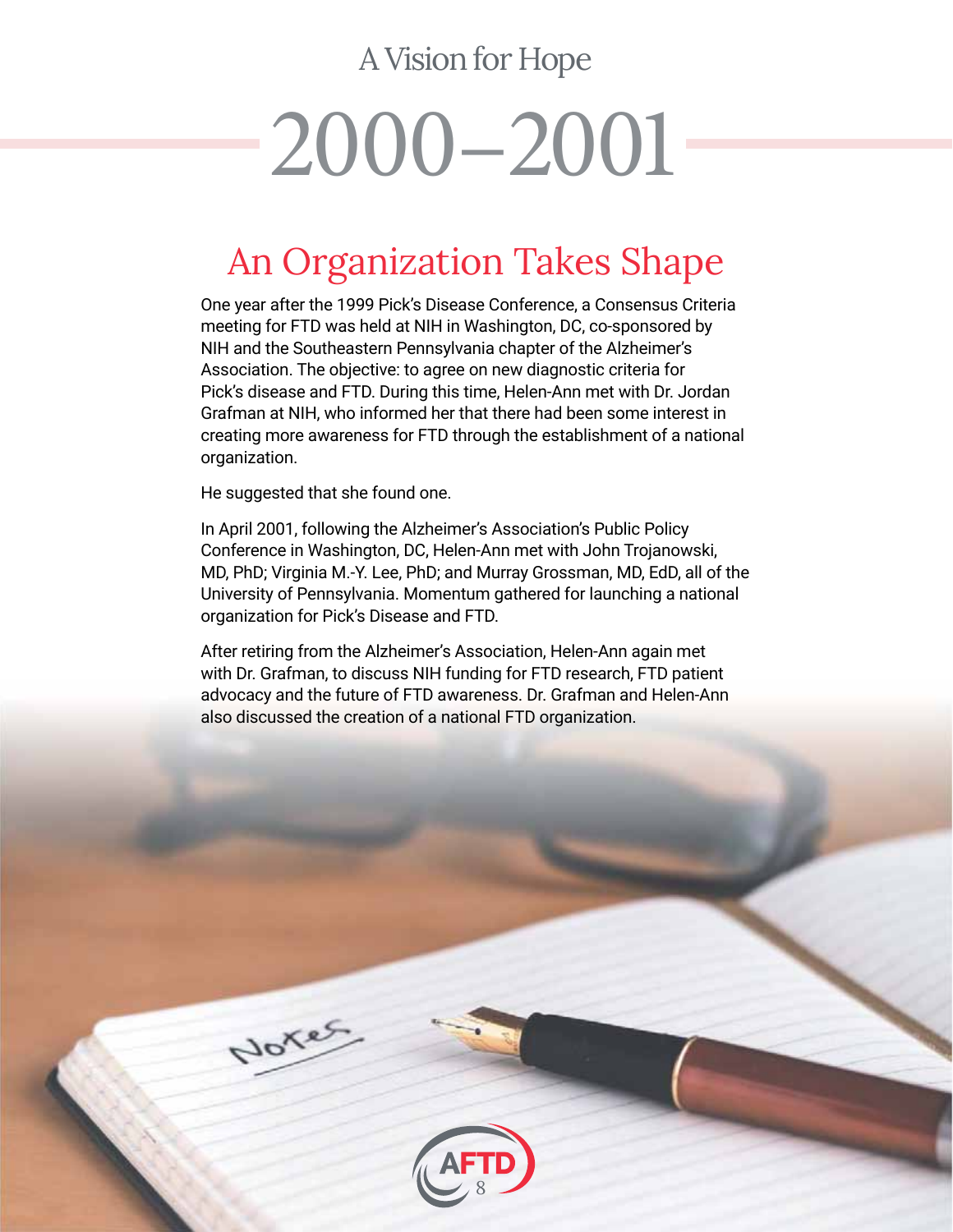

"I conveyed to Helen-Ann that with NIH, the squeaky wheel gets the grease," Dr. Grafman says. "I said that if you and other family members were energized by what befell your loved ones, then turn that tragedy into a positive, prosocial activity like organizing families so scientists and other healthcare professionals would begin to hear the call. Eventually, so would Congress, the NIH and other foundations."

During the next six months, Helen-Ann spent her free time gathering support for the formation of a new national organization, to be called the FTD Society. To form a Board of Directors, she contacted family members and FTD caregivers from across the country, many of whom she had met during the 1999 Pick's

*Founding Board member Kent Jamison and founding AFTD Medical Advisory Council member, Murray Grossman, M.D., Ed.D.*

Disease Conference. In addition, she gathered the support of leading FTD researchers and clinicians to form a Medical Advisory Council.

There was legal work to be done. Helen-Ann filed corporate papers for the new organization, then hired an attorney to aid in crafting bylaws and filing applications for 501(c)(3) nonprofit status.

"Doing the legal groundwork to solidify the FTD Society's reputation was a major asset to the fledgling organization," says founding Board member Kent Jamison. "One of the things we did right is that we did things right. Getting 501(c)(3)-certified, getting bylaws in place, doing the budget carefully… folks felt justified making significant contributions early on."

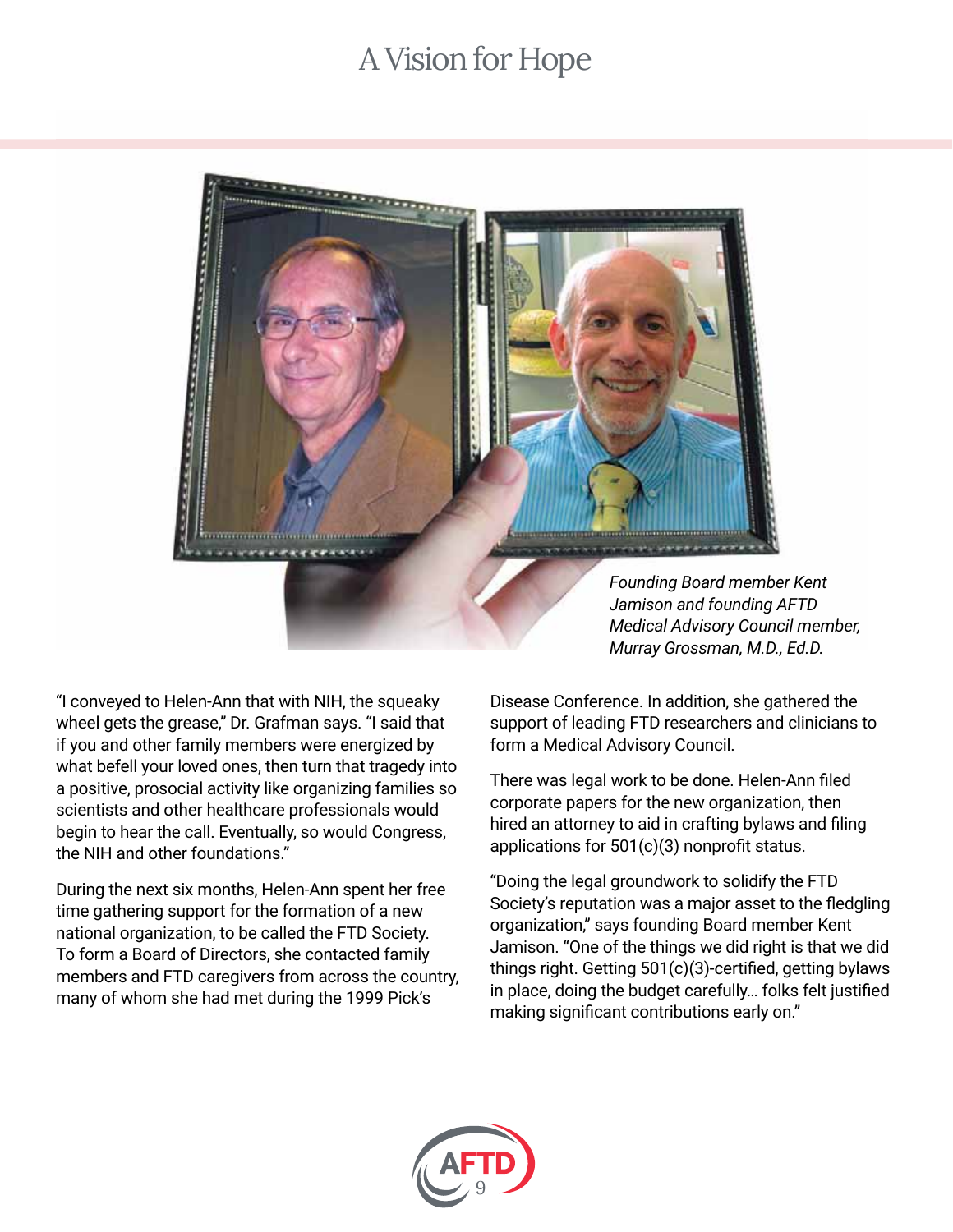# 2002–2003

### Donations Honoring Those Lost to FTD

The organization created an initial mission statement. Helen-Ann opened a bank account for the organization and donated \$1,000 of her own personal funds. As she planned the first meeting of the organization's Board of Directors, the organization received its first memorial contributions – in memory of Hugh M. Parrish, husband of founding Board member Tess Parrish, who died in December 2002. Today, thousands of AFTD donors still drive this same vision for hope.

The organization held its first official Board meeting January 16–17, 2003 in Philadelphia, bringing together current and former care partners, and one neurologist. All were passionate about the need for FTD to have its own space, voice and resources to help those affected.

The Board further approved changing the organization's name to The Association for Frontotemporal Dementias, and approved bylaws. All Board members contributed financially to establish initial funding.

A logo and brochure were discussed. Kent Jamison envisioned a gate on the cover of the brochure, representing AFTD's gateway to help and a cure.

The AFTD Medical Advisory Council (MAC) launched with Dr. Murray Grossman serving as Chair. An outstanding group of leading medical clinicians and researchers became part of the original MAC, all of whom had experience working with individuals affected by FTD or with FTD research.

Council members included Tiffany Chow, MD; Carol Lippa, MD; M. Marsel Mesulam, MD; Thomas D. Bird, MD; Bernardino Ghetti, MD; Michael Hutton, PhD; Jordan Grafman, PhD; Virginia M.-Y. Lee, PhD; Irene Litvan, MD; Bruce L. Miller, MD; John C. Morris, MD; Linda E. Nee, MSW and John Q. Trojanowski, MD, PhD.

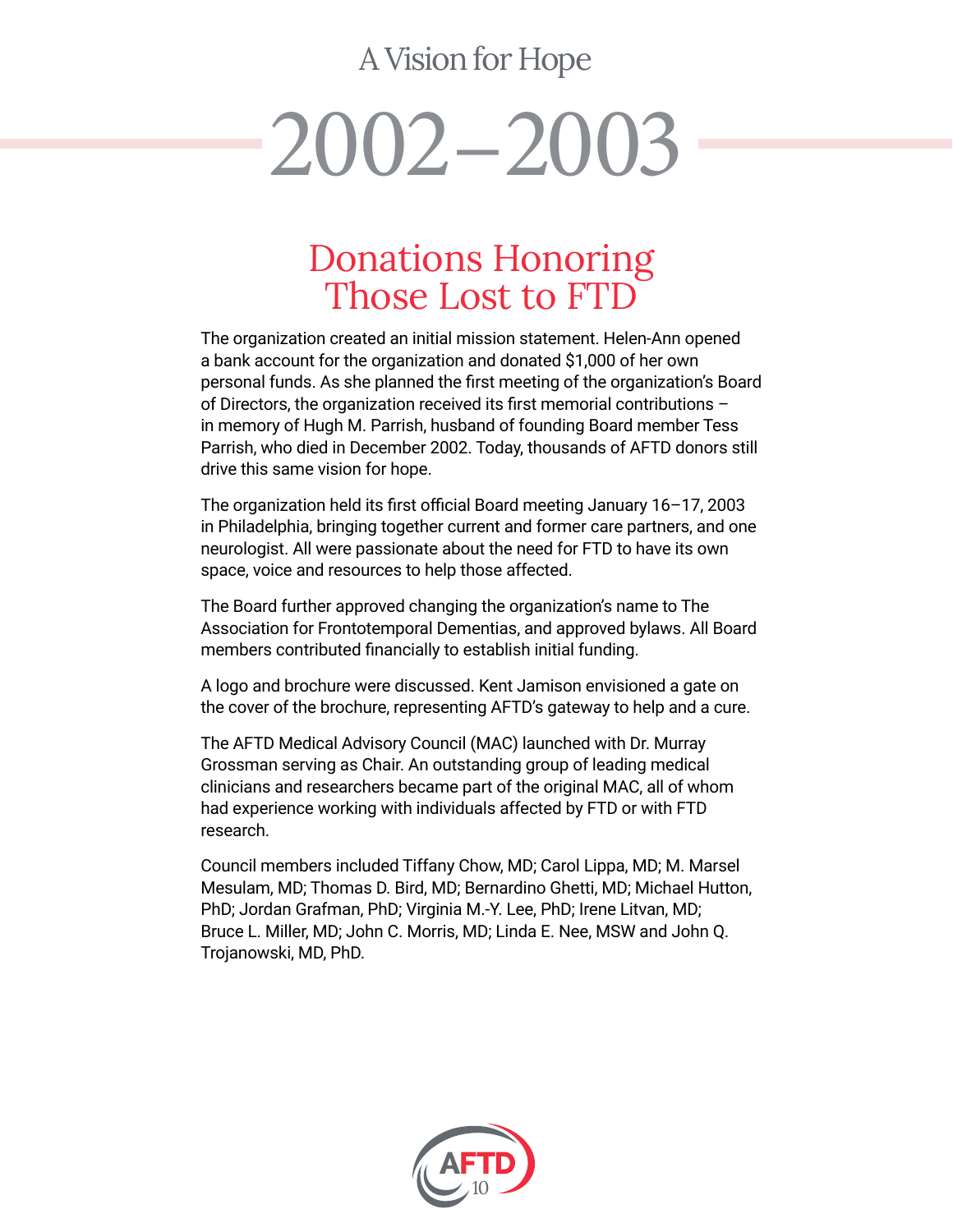

#### **AFTD's Founding Board:**

AFTD's founding Board members at their first meeting in January, 2003. From left: Fytie Drayton, Joseph Becker, Joyce Shenian, Jordan Grafman (advisor), Tess Parrish, Helen-Ann Comstock, Lisa Radin, Kent Jamison. Founding Board members not pictured: Lawrence Shor, Robert Kemp, Robert Potamkin.

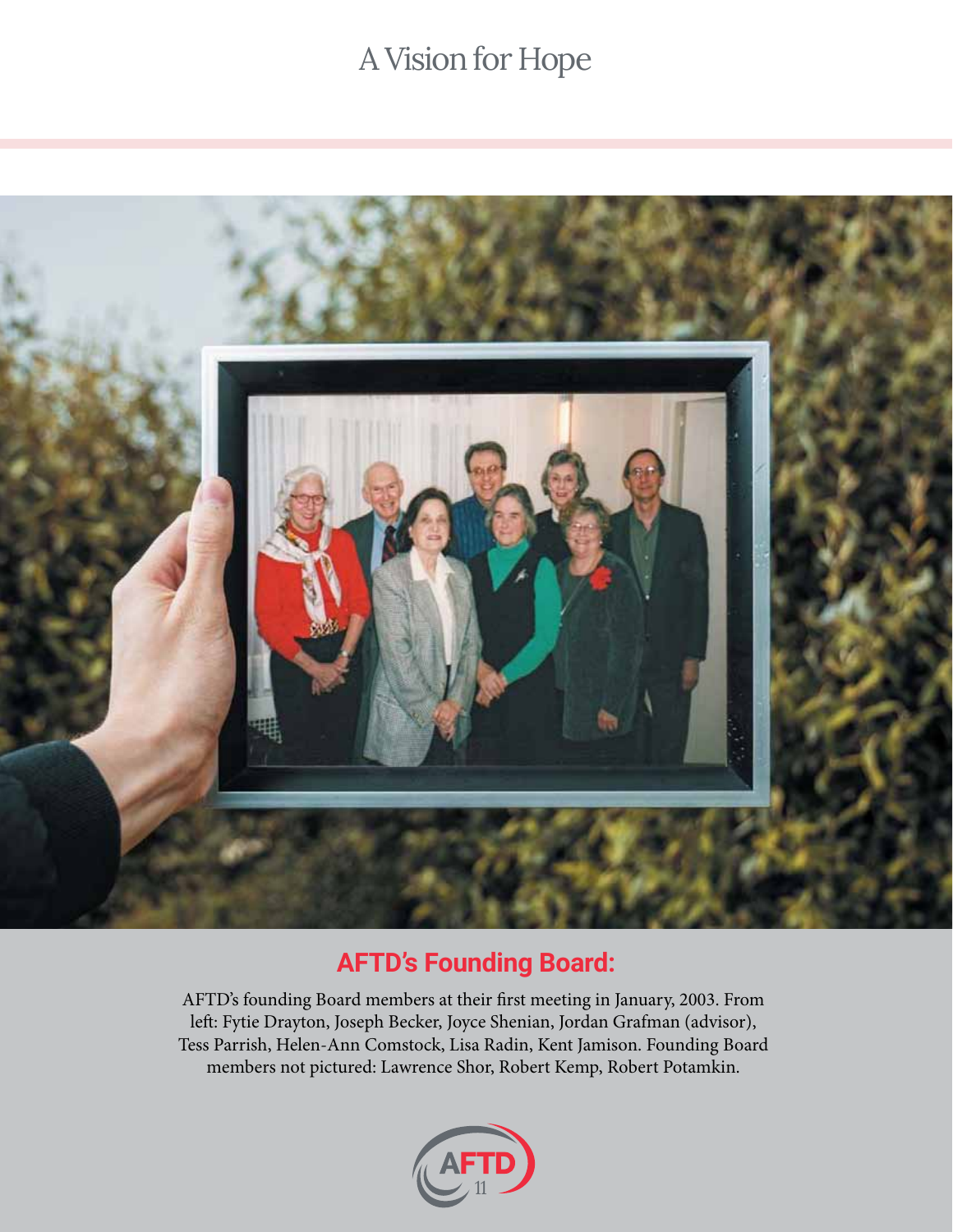# 2002–2003

### Addressing Huge Unmet Needs

Fytie Drayon, AFTD's first Board Treasurer, and Joyce Shenian, AFTD's first Board Secretary, each played vital roles. They collected mail from the post office, deposited checks, responded to memorial donations and correspondence, and produced financial reports. Tess worked on the newsletter and secured donations.

"I'm proud to have been one of the original Board members," says Joyce Shenian, whose husband, Popkin, formerly the first Director of Research and Development for the Plastic Division of General Electric, had been diagnosed with FTD after years of misdiagnosis.

Joyce assisted in developing AFTD's Governance Committee. "I was also the event planner for several years for the conferences and Board meetings on a national level," Joyce adds. This vital work reflected volunteer travel to scout conference locations and logistics – all at Joyce's own expense and on her own time as a volunteer. Today, hundreds of volunteers are the force bringing AFTD's impact – and the vital resources and connection we can offer – to local communities.





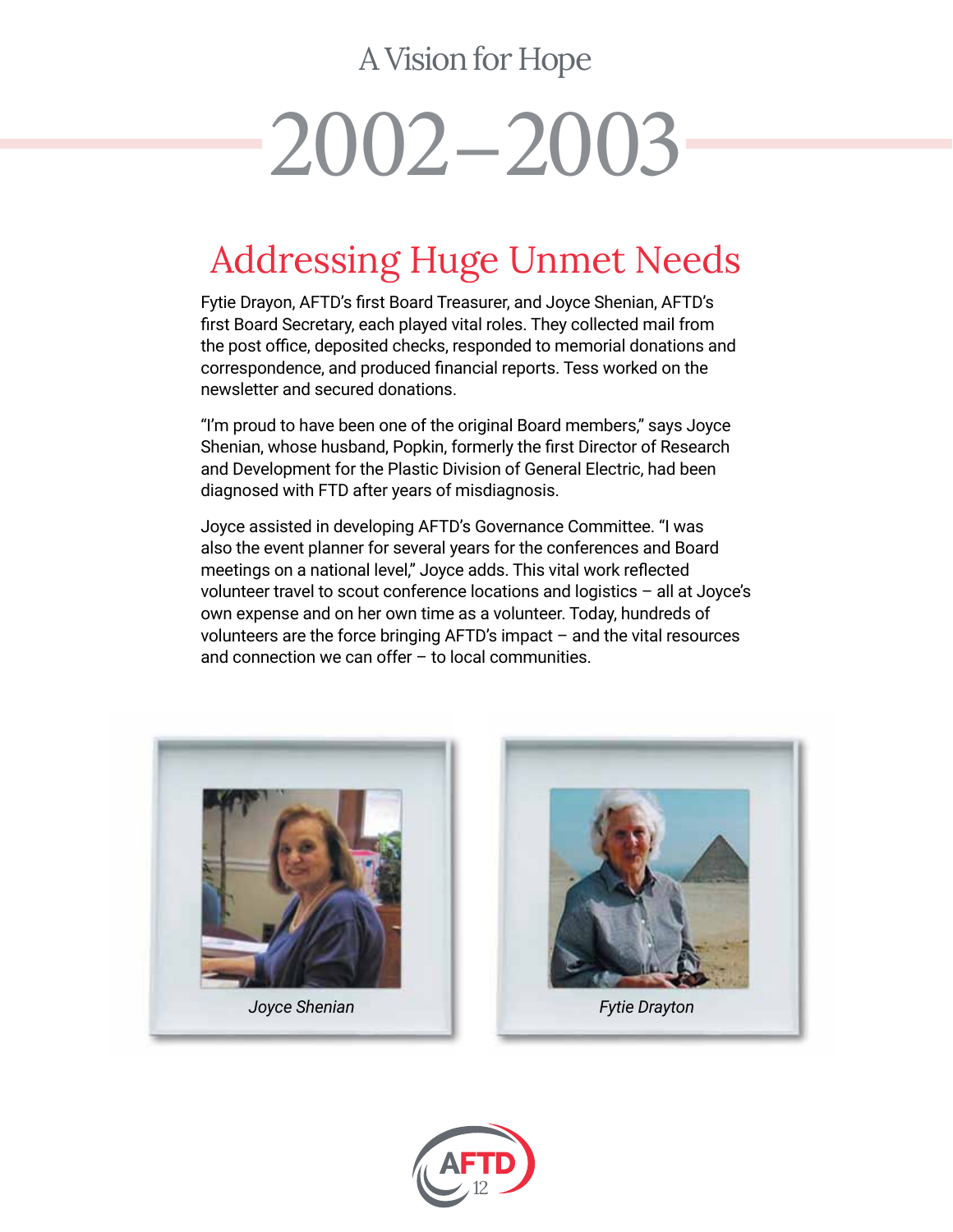

*Founding members of AFTD's Medical Advisory Council, (left) Virginia M.-Y. Lee, Ph.D., and (right) John Q. Trojanowski, M.D., Ph.D.*

"Getting involved with founding AFTD was so important because it addressed huge unmet needs – the most important being patient care, education and research that puts us on a solid course for discovering disease modifying therapies for FTD," remarked Dr. John Q. Trojanowski, a founding MAC member.

"I was impressed by [AFTD's] fortitude and commitment to helping find better ways to evaluate, manage, symptomatically treat and eventually find a way to prevent FTD," says MAC member Dr. Jordan Grafman.

Dr. Murray Grossman, the first MAC chair, saw growing recognition of FTD within the medical community. "People began to see the importance of FTD and, further, the importance of specializing in this area," he says.

In April 2003, AFTD was recognized internationally when founder Helen-Ann Comstock was invited to speak at the 4th International FTD Conference in Lund, Sweden. The organization's participation announced AFTD's presence to international researchers, and Helen-Ann was able to distribute newly printed AFTD brochures to conference attendees.

Kent Jamison created the official AFTD website in June 2003. "I was in a good position to map out what the website should look like," Kent says. "The big challenge was creating the content. Having a couple pages for each type of FTD, where they all had to be technically correct… was one component." The website launched on June 30 of that year.

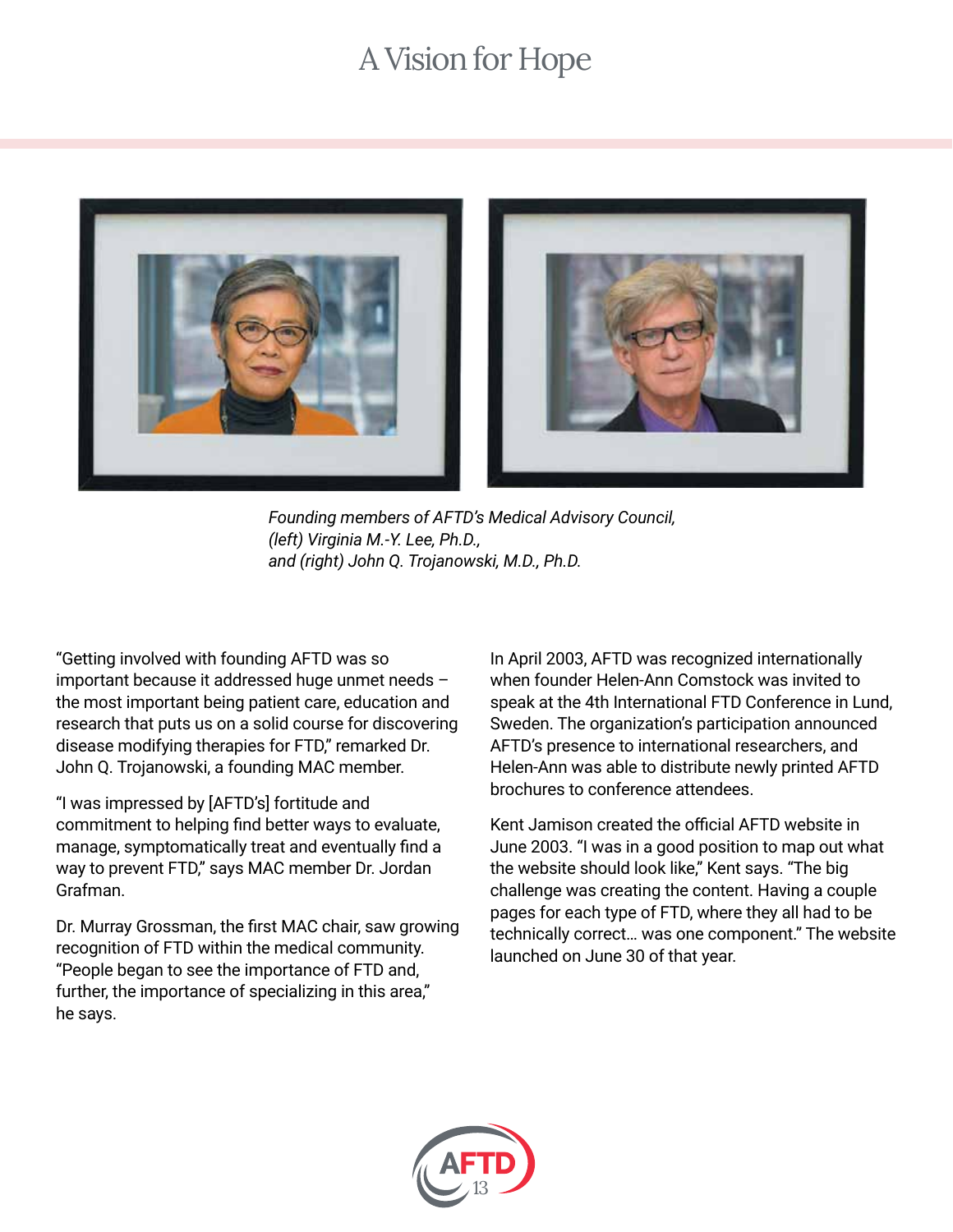# 2003–2004

### National Recognition

AFTD gained important recognition on the national federal level in July 2003. Helen-Ann's son, Earl W. Comstock, who was then Legislative Director for Senator Ted Stevens (and later an AFTD Board member), worked with staff from Senator Arlen Specter's office to include language in the Senate Report to accompany the FY2005 Labor HHS Appropriations bill.

These lines directed the NIH to: continue and expand its research on Pick's disease and other frontotemporal dementias; to include consultations with researchers and clinicians in the field, as well as patient advocates; and to report back findings on their progress to the House and Senate.

Due to financial restraints, the workshop was not held until February 2007. However, the Senate mandate still gave much-needed recognition to FTD research in its early years. It also laid the groundwork for important relationships with the National Institute of Neurological Disorders and Stroke (NINDS), the National Institute for Aging (NIA), and the Alzheimer's Drug Discovery Foundation (ADDF).

AFTD Board member Lisa Radin and her son Gary Radin edited and published *What If It's Not Alzheimer's?: A Caregiver's Guide to Dementia*. Members of AFTD's Board of Directors and Medical Advisory Council contributed chapters. The first book written specifically for FTD caregivers, today the book is a popular resource, in its third edition.

14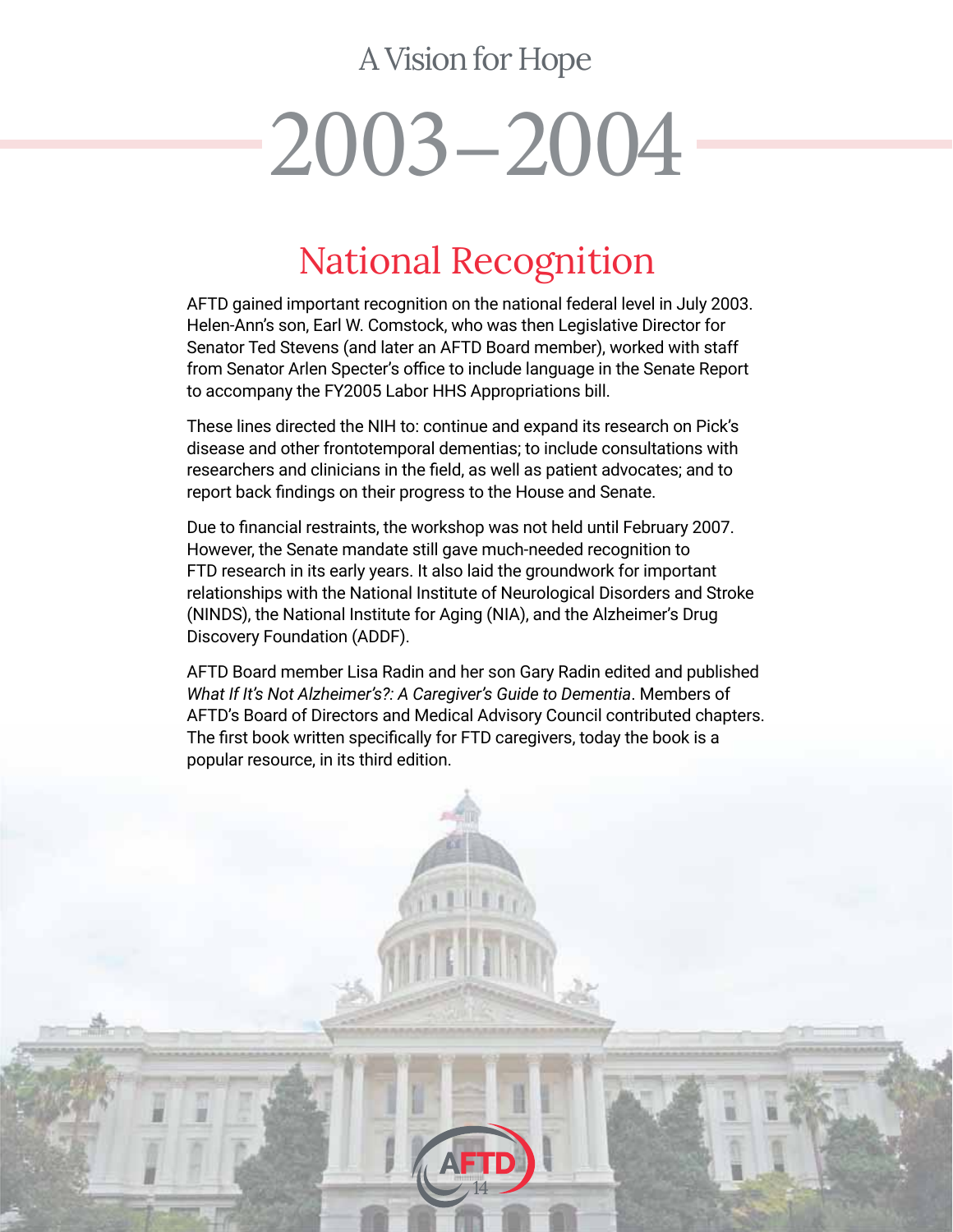Tess Parrish oversaw the publication of the first AFTD Newsletter in February 2004. Susan L-J Dickinson, MS, CGC, at that time a freelance writer, was hired to work with Tess on this effort. She also helped Kent Jamison to create handouts about each form of FTD, as well as genetic information.

Interest in FTD grew following the 4th International FTD Conference in Lund, Sweden. Since the next International Conference for FTD would not be held until 2006, Helen-Ann and MAC members Virginia Lee, John Q. Trojanowski and Murray Grossman decided to organize a satellite conference for FTD. The conference was held in conjunction with the 9th International Conference for Alzheimer's Disease in Philadelphia. The agenda included scientific sessions for both caregivers and scientists, following the example set at the 1999 Pick's Disease Conference.

Kent Jamison adds: "It was very uncommon for a scholarly conference to include caregivers, but Helen-Ann and I both felt strongly about including scientists

and caregivers together." For many of the researchers, it marked a chance to meet people affected by this devastating disease for the first time.

Joyce Shenian organized the dinner for caregivers, Board members, conference organizers and MAC members, as well as a reception for speakers and Board members.

For the FTD satellite meeting, AFTD also awarded its first travel grants, providing modest financial support to enable six caregivers from the United States and Canada to be part of the event in a template of what would become an impactful Comstock Grant program.

Medical Advisory Council member and Organizing Committee member John Q. Trojanowski notes: "We had anxieties about how well we would reach out to caregivers, but from what we have heard, this meeting was a success for them too. We may have even created a really exciting and user-friendly format for future meetings on other neurodegenerative diseases."



*AFTD founding Board members Joyce Shenian, Dr. Jordan Grafman and Helen-Ann Comstock.* 

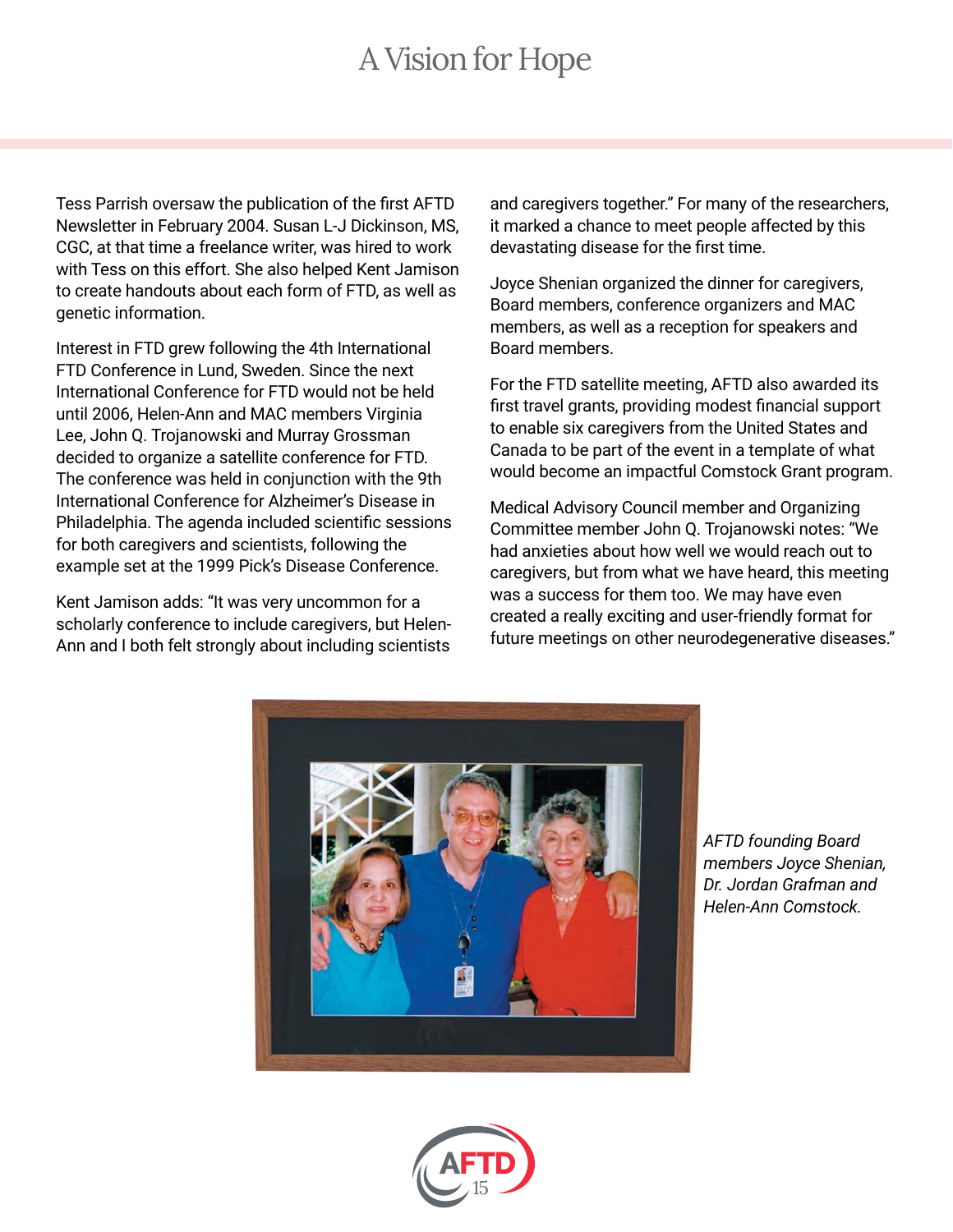# 2005

### Growth and Change

In February 2005, AFTD began working out of 100 North 17th Street in Philadelphia, using space generously donated by CARIE (The Center for Advocacy for the Rights and Interests of the Elderly). AFTD's first employee, Martha B. "Marty" Meyers, worked part-time as an office manager. During her tenure, Marty maintained responsibility for any and all mailings and phone correspondence, and worked closely with AFTD volunteers.

AFTD awarded its first research grant, in the amount of \$35,000, to Eileen Bigio, MD, in July 2005. A professor at Northwestern University Feinberg School of Medicine in Chicago, Dr. Bigio was chosen through a MAC subcommittee chaired by Dr. Virginia Lee.

"AFTD has been critical not only as an advocacy organization, but as a catalyst for research funding targeting FTD," said founding MAC member Dr. Marsel Mesulam, MD. "We were honored for a Northwestern University



*AFTD MAC member Dr. Marsel Mesulam, MD*

Feinberg School of Medicine researcher to receive this award, and grateful for AFTD's partnership in the work to address FTD."

AFTD established its toll-free HelpLine in September 2005, providing information and support to caregivers. Helen-Ann Comstock and Kent Jamison initially coordinated this effort, with help from MAC members.

Due to the efforts of new Board member Colleen Quinn, a telephone support group was started, with Colleen and Jennifer Farmer, a genetic counselor from the University of Pennsylvania, moderating.

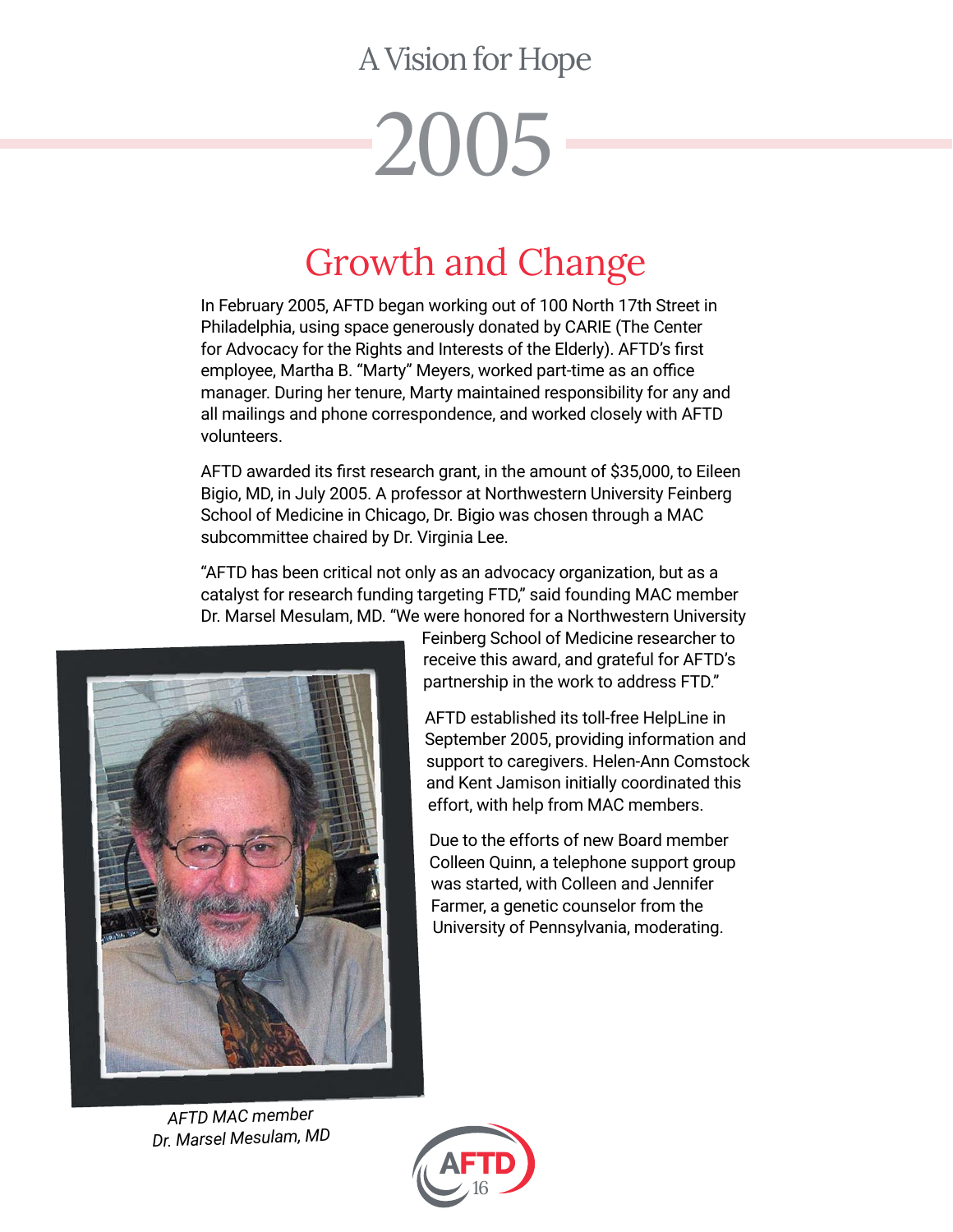# 2006

### Support and Connection

Catherine Pace-Savitsky, MA, joined the staff as AFTD's first Executive Director in February 2006. Catherine, who had previously worked as a clinical research associate and project manager for the Memory and Aging Center at the University of California, San Francisco, worked part-time overseeing the day-to-day activities of the growing organization, as well as its HelpLine.

There were now 14 FTD-specific caregiver support groups across the United States and Canada.

By August 2006, AFTD was distributing newsletters to nearly 1,000 caregivers, family members and professionals. AFTD literature was available in 46 states in the United States and on six continents. An average of 25 calls per month were coming in to AFTD's toll-free FTD HelpLine, and an average of more than 100 emails per month with informational inquiries reached AFTD's main email address.

Nearly three years after the establishment of AFTD, the organization was a major sponsor of the 5th International FTD Conference, held September 6-8, 2006 in San Francisco.

For the first time, the event included a day of programming for caregivers, with scientists brought in to present to them. MAC Member Dr. Bruce Miller of UCSF arranged an exhibit of art from persons living with FTD. "Bringing together the researchers seeking to address FTD with the families experiencing it had a powerful effect. For families, we were able to bring more information than had previously been available... For the scientists, as our understanding of FTD grew, it became anchored all the more powerfully in the perspectives of people living with FTD and their families. Deepening this dialogue can hasten the development of the first treatments for FTD," he says.

In addition to providing sponsorship funding for the Conference, AFTD hosted two dinners – one for caregivers and one for speakers. AFTD also funded several domestic and foreign caregiver travel grants. Helen-Ann received an award "in honor of her pioneering contributions to FTD awareness."

AFTD was admitted to the National Organization for Rare Disorders (NORD) that same month. AFTD was featured both on NORD's letterhead and website, and received informational updates and nonprofit management guidance.



*AFTD MAC member Dr. Bruce Miller*

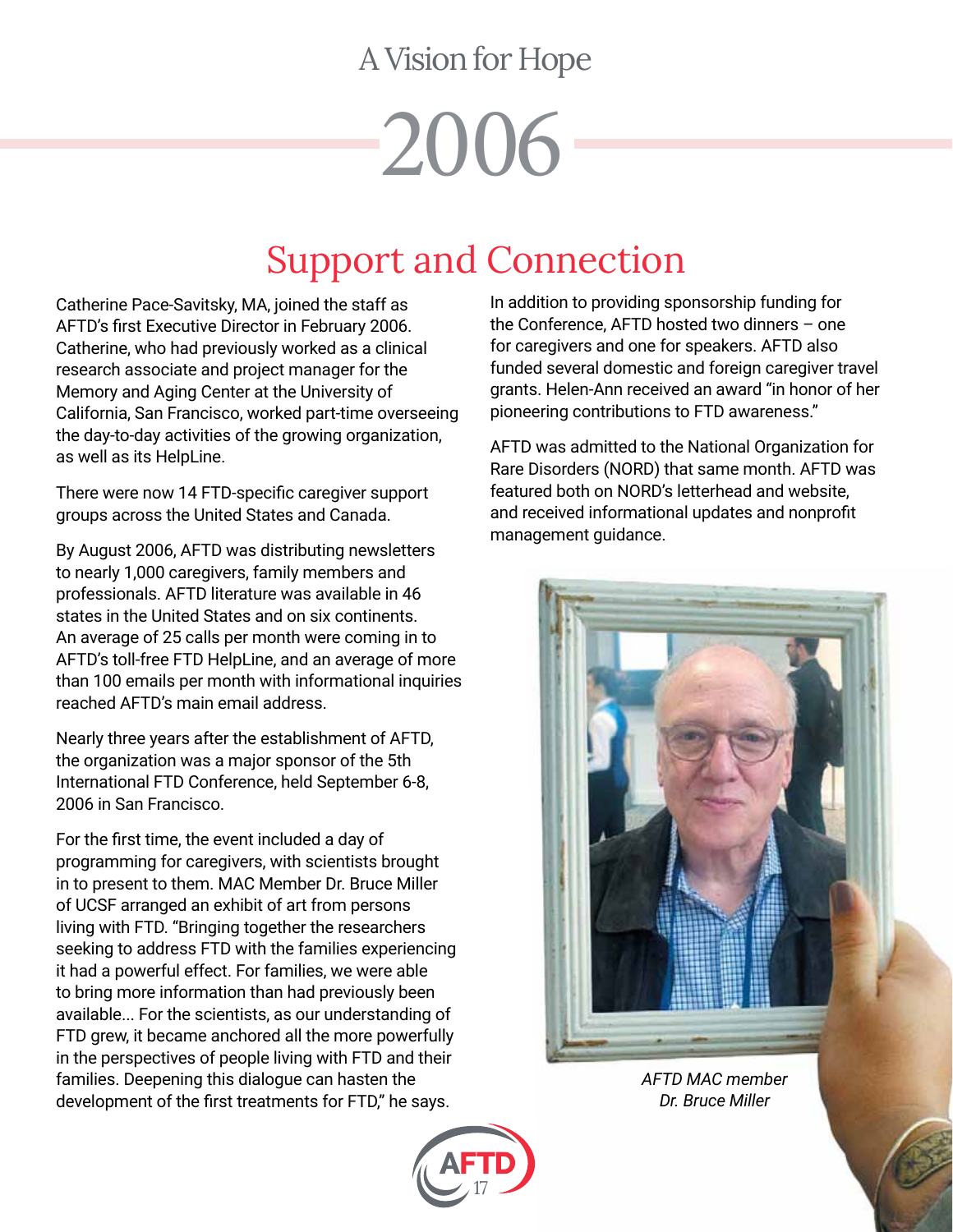# 2007–2008

### Increasing Awareness

The workshop mandated by language in the FY2005 Labor HHS Appropriations Bill, which was a direct result of advocacy by AFTD, finally came to fruition in January 2007.

The FTD Workshop was held at the Four Seasons Hotel in Miami, Florida, and co-sponsored by NINDS. The workshop had two key goals: reviewing and assessing the current state of FTD knowledge, and creating a prioritized list of objectives to move the field forward toward the development of new treatment options.

While AFTD and NINDS were the official sponsors of the workshop, the meeting would not have been possible without AFTD Board member Phil Lovett, who generously provided rooms and meals for all participants.

"The workshop was very successful and was one of the important first steps in establishing both AFTD and FTD as important causes," remembers Phil.

A total of 33 leaders in FTD research, chosen by an Organizing Committee formed specifically for the workshop, participated. A special dinner for workshop participants was hosted by Board member Robert Potamkin at his Fisher Island home.

The direct outcome of the workshop was a report summarizing the findings on the current state and future of FTD research. Upon the workshop's conclusion, Phil Lovett shared his thoughts: "Participants hope that this report will accelerate us along the path to new treatment strategies for FTD."

The workshop also started an important partnership between AFTD and the Alzheimer's Drug Discovery Foundation (ADDF), when Howard Fillit, MD, the founding Executive Director of ADDF, met with Helen-Ann and Phil Lovett. Dr. Fillit proposed that AFTD and ADDF team up to raise funding for FTD research. For every dollar raised by AFTD targeting Drug Discovery, ADDF would provide a two dollar match.

Within three years, AFTD had raised \$300,000, matched by an additional \$600,000 from ADDF. This money was used to seed the first grants for FTD Drug Discovery. "The partnership between AFTD and ADDF continues

18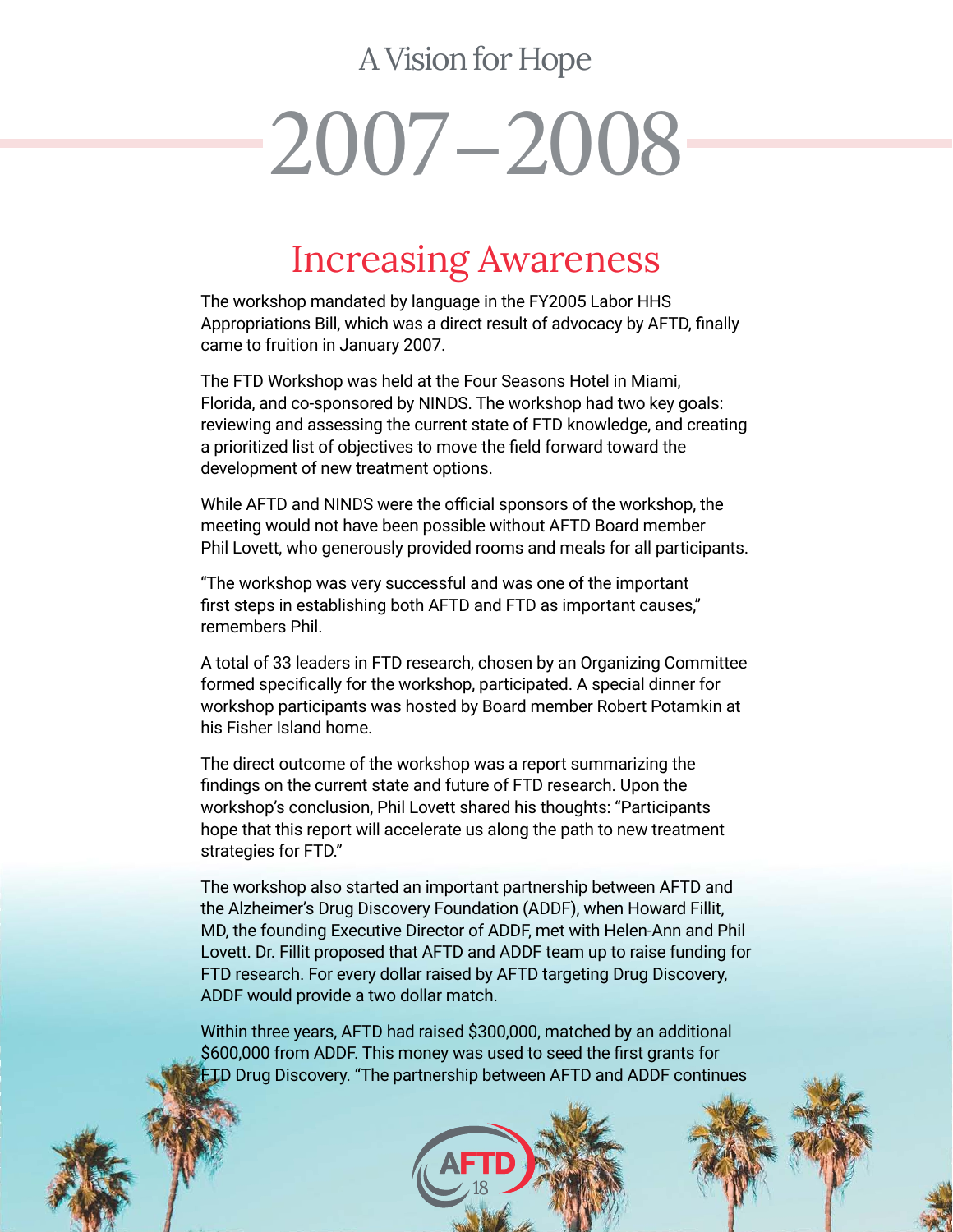

*Walter J. Koroshetz MD, Deputy Director, NINDS, with AFTD Board members Robert Potamkin and Philip Lovett.* 

to this day and has been extremely important to AFTD's past and recent successes," says Phil.

After beginning work with AFTD as a freelancer contributing to its first newsletter, Susan L-J Dickinson, MS, became AFTD's Executive Director in February 2008. Today, she is the organization's first Chief Executive Officer.

"What attracted me to work with Helen-Ann and the founding board was their steadfast personal commitment," says Susan. "Each member had faced a very personal, deep and traumatic loss. Yet here they were, rolling up their sleeves, answering HelpLine calls, donating from their savings, and creating an organization. All because they had a vision for hope."

AFTD cosponsored several caregiver conferences, including one cosponsored with the ALS Association in May 2008. This conference was held after the discovery that the protein TDP-43 was an important link between FTD and ALS.

"Success in finding therapies for rare FTD disorders will have a significant impact on the more common Alzheimer's disease," commented MAC member Dr. Virginia M.-Y. Lee. "We believe that combined therapies targeting TDP-43 will be needed not only for FTD, but for Alzheimer's as well."

In June 2008, AFTD cosponsored another caregiver conference with the University of Pennsylvania, which had more than 230 caregiver attendees from across the nation. This conference was chaired by Dr. Murray Grossman, who was honored for his many years of dedicated leadership and service to AFTD.

AFTD held its first public annual meeting in Baltimore in June 2008, joined by caregivers, donors, and family members that represented a growing national audience. In September 2008, AFTD helped to sponsor the 6th International FTD Conference. Held in Rotterdam, the event drew together more than 350 clinicians and researchers, who shared research developments and future plans for FTD treatment and advocacy.

AFTD co-organized the conference's Caregiver Day, attended by more than 200 caregivers from continental Europe, the United Kingdom and the United States. AFTD also sponsored a dinner for caregivers, researchers and clinicians.

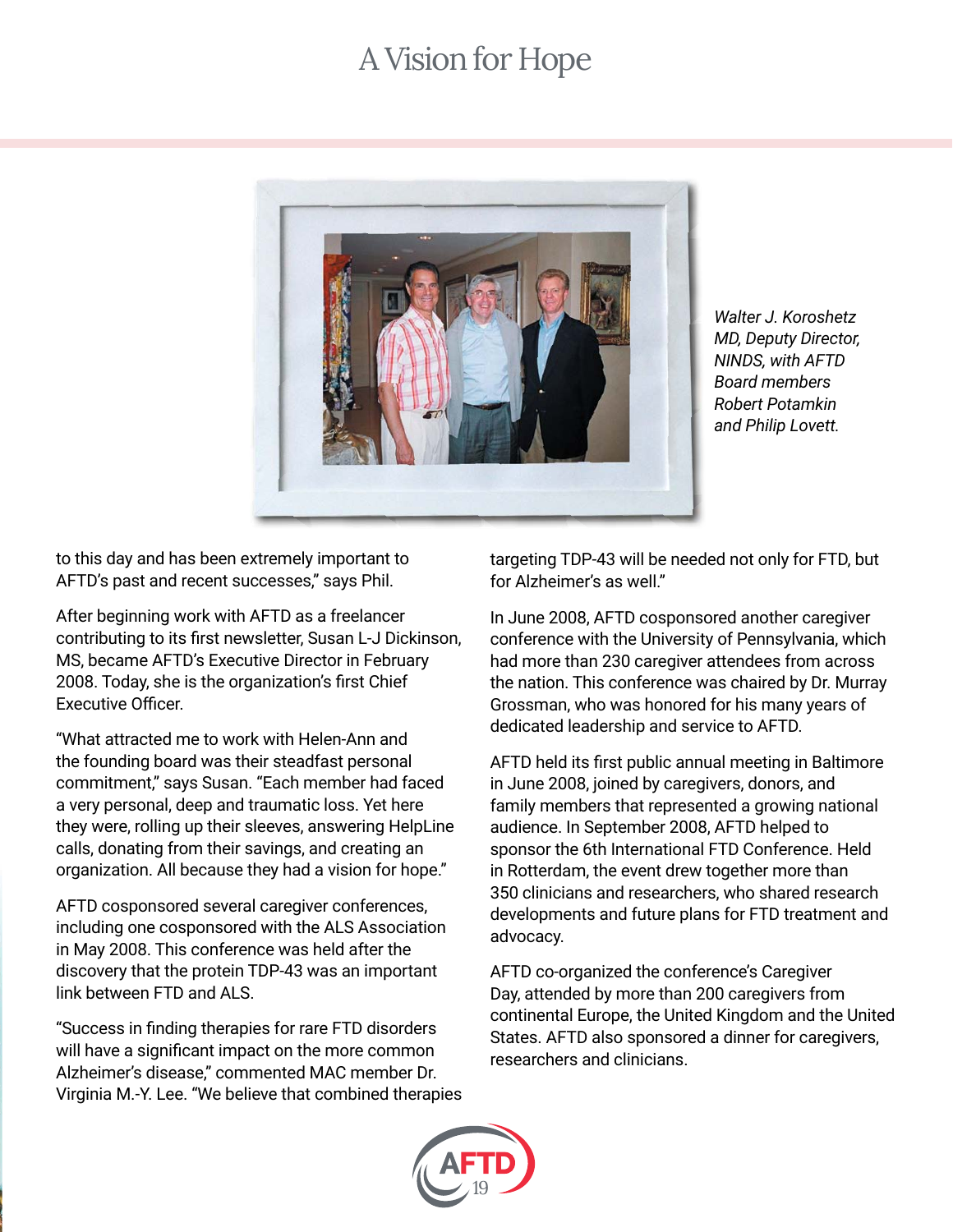# October 27, 2008

### *Conclusion:* Advancing a Vision

AFTD reached one of its most important milestones yet on October 27, 2008 – a day that saw FTD included in the Compassionate Allowances Initiative, at a time before Alzheimer's was. People with FTD became eligible to receive expedited review for Social Security claims. Individuals who previously waited years for disability approval might now see their applications reviewed in as little as one week.

A letter written on behalf of AFTD by Board member Kent Jamison had explained the concerns of persons with FTD when seeking disability benefits. The letter was included, along with input from FTD caregivers, in the testimony presented to the Social Security Administration by government officials. It was the driving force behind FTD's inclusion in the list of diseases eligible for a Compassionate Allowance.

Helen-Ann stepped down as Chair of AFTD's Board of Directors in May 2010. She remains on the organization's Board today. Beth Walter, who lost her husband to FTD in 2006, succeeded her as Chair.

"My family and I wanted to get involved since we had five family members affected," says Beth. "We needed answers. We didn't find AFTD until 2007, and I joined the board officially in 2008."

She continues: "It was important to me that during my tenure on the Board, AFTD make strides towards a more formal business structure, without losing the personal and heartfelt goals of AFTD's founder, founding Board, and all of us who dedicate our time and resources to this mission."

With AFTD's many early achievements, including the important Senate mandate for Pick's disease and other forms of FTD, as well as their landmark inclusion in the Compassionate Allowances program, attention to FTD was growing. Work by volunteers, donors and health professionals had established the organization as a crucial force for championing awareness and research. AFTD celebrated its 15th anniversary in November 2017 – knowing that while we spent those years making critical gains to awareness, much remains to be done if we are to achieve a world with compassionate care, effective support, and a future free of FTD.

Thank you for reading our history. We would like to thank every Board member, staff member and volunteer who has contributed to the growth of AFTD. Each of you is playing a role in changing the story of FTD – in seeing AFTD's mission advanced, and its vision achieved.

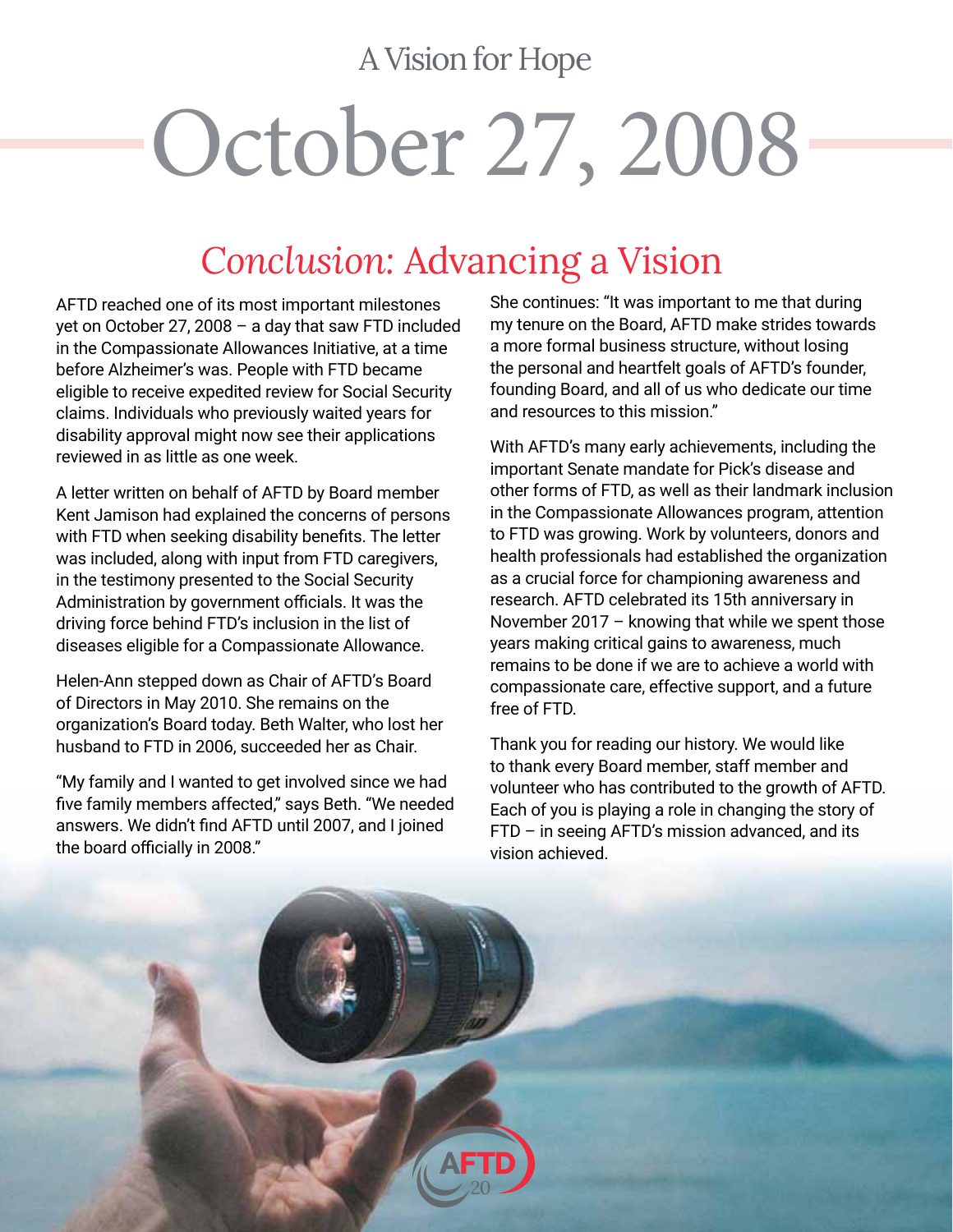#### **AFTD Staff, Advisors and Volunteers, In Their Own Words**



*"The establishment of AFTD and the ramping up of its activities had a profound effect on awareness of FTD for not only Congress but physicians and scientists – especially via national and international* 

*scientific meetings. But just as importantly, family members taking care of people with FTD now had a resource to go to for all sorts of helpful information, ways to get energized to draw attention to the disorder, and sometimes just a sympathetic ear. I know many family members I talked to were grateful that AFTD came into being."* 



Dr. Jordan Grafman, founding MAC member

*"There is so much more information available [on FTD] for both caregivers and people with FTD now than there was 15 years ago, and AFTD has played a crucial role."* 

> Dr. Murray Grossman, founding MAC Chair



*"Caring for my husband with FTD inspired me to devote my time, effort and financial support as a founding Board member. Later my son, Popkin, served on the Board and was instrumental in obtaining significant funds* 

*from NIH for FTD research. Without so many caring people, we would not be where we are today with this organization."* 

> Joyce Shenian, founding Board member



*"AFTD will continue to increase the outreach, the science and the care to our population, expanding on each of those efforts. As a result, FTD will become better understood and receive more focused attention about a need for a cure."* 

Beth Walter, former AFTD Board Chair and current Board member



*"Through the strength of our volunteers and donors, I see us continuing to grow and build confidence and momentum across our community. The next five years will bring significant change to this field, and I'm eager* 

*for us to accomplish key gains with – and on behalf of – people living with FTD, their care partners, and their families."* 



Susan L-J Dickinson, AFTD CEO

*"Staffing the HelpLine was one of the most gratifying and most challenging aspects of my job. The work informed our decision to build a more robust regional volunteer support network, as well as more specialized telephone support groups."*

Catherine Pace-Savitsky, MA, AFTD's first Executive Director



*"I think we have been very fortunate, but we've also had a very hard-working Board and a marvelous staff. I am proud of what we have accomplished and look forward to building on that. I eventually see a world where* 

*FTD is prevented and no longer exists to bring such devastation."* 

> Helen-Ann Comstock, AFTD founder and founding Board Chair